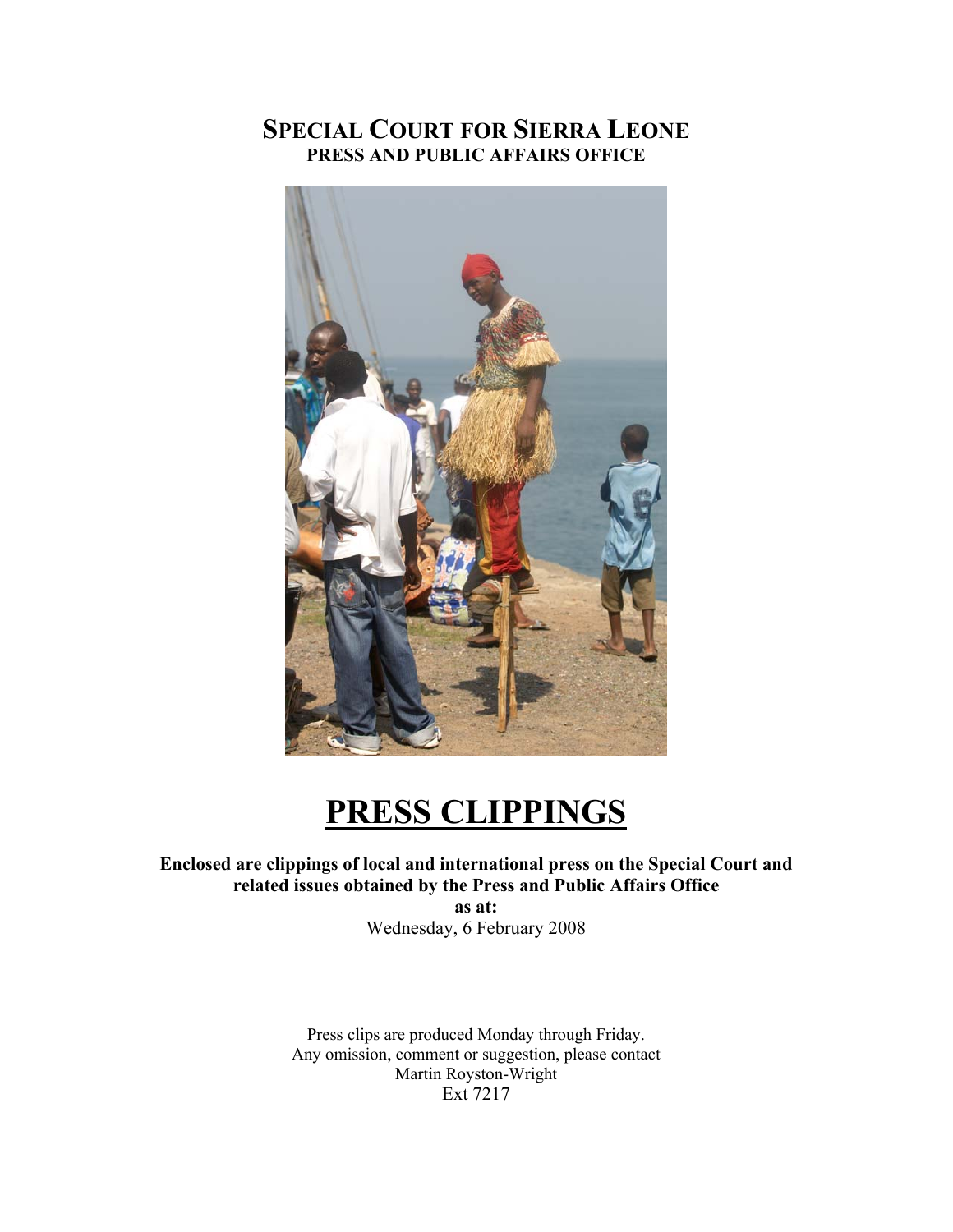| <b>Local News</b>                                                |              |
|------------------------------------------------------------------|--------------|
| Prison Officers Recognised by Special Court / Awoko              | Page 3       |
| <b>International News</b>                                        |              |
| (Untitled) / BBC World Service Trust                             | Page 4       |
| UNMIL Public Information Office Complete Media Summaries / UNMIL | Pages 5-6    |
| Former Rep Critical of Truth Commission / Star Radio             | Page 7       |
| Prince Johnson Warns TRC to Stop Bothering Him / The Analyst     | Pages $8-10$ |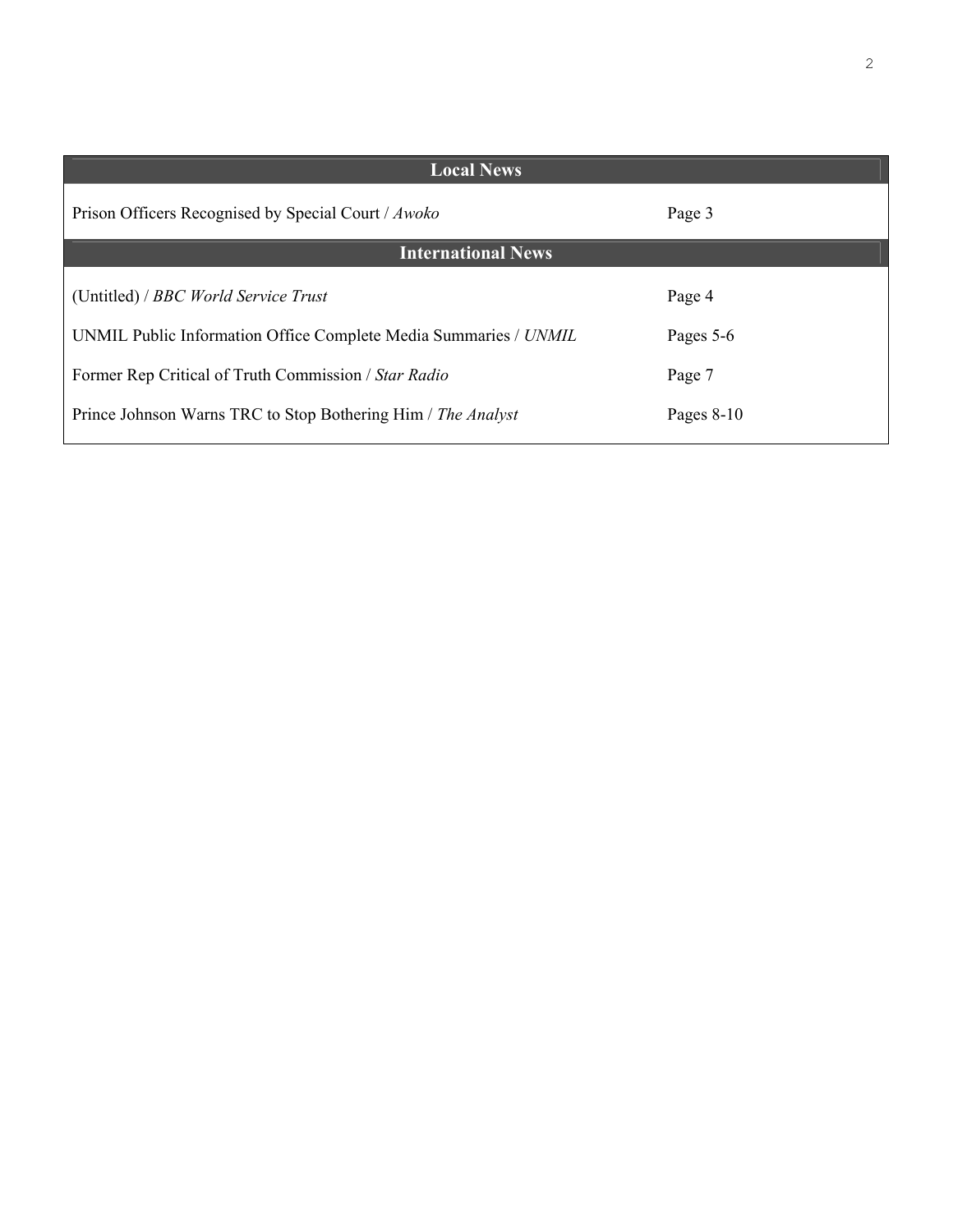Awoko Wednesday, 6 February 2008

# **Prison officers recognised** by Special Court

**By Betty Milton** Ten members of the Sierra Leone Prison Service were awarded certificates on Monday after completing training in "Control and Restraint Techniques".

The Registrar of the Court. Herman Von-Hebel in his statement, said the skills learned by these men increase the professionalism in the country's national authority after the graduate would have returned to the prisons service.

The Registrar maintained that, "part of legacy of the Special Court will be the strengthening of Sierra Leone's justice institutions and this special training is a significant step in that process."

The ten graduates were chosen from 55 prison officers seconded to the Special Court who underwent a four-month course aimed at teaching

prison officers how to use a minimum amount of force in dealing with uncooperative or violent detainees.

Raymond Cardinal, the Special Court's Chief of Detention, noted that most times, the presence of a uniformed officer was sufficient to deal with most situations.

Stressing that, "other times, a prison officer may be called upon to use a minimal amount of force to prevent injury to both the staff member and the detainee.

"The action is done in a professional manner using both verbal and physical contact," Mr. Cardinal said. "The force used is just enough to meet the threat and control the incident. At all times, the use of minimum force must be justified and within the rules of detention and the rule of law," he added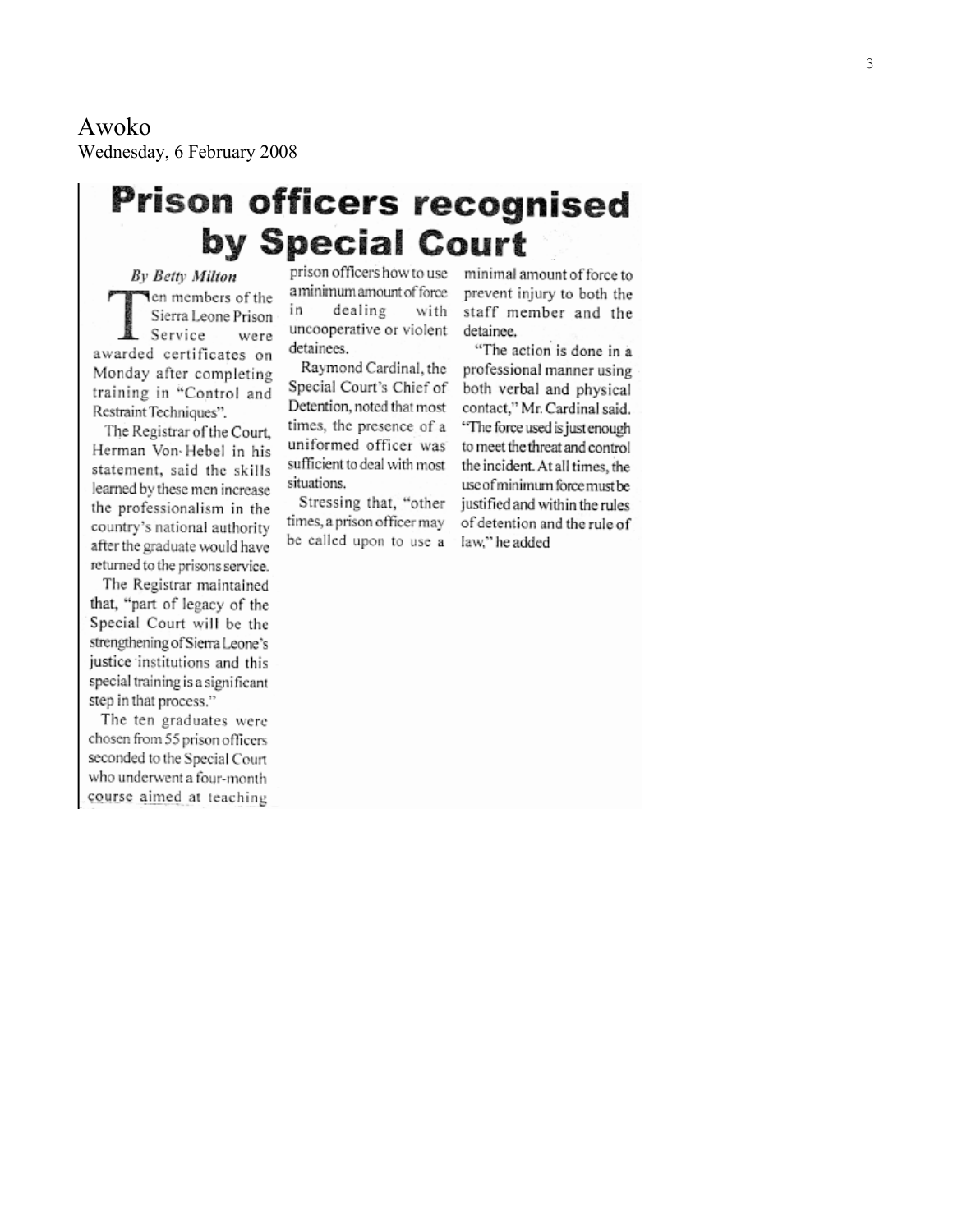## BBC World Service Trust

Tuesday, 4 February 2008

.

By Joseph Cheeseman at The Hague.

CHEESEMAN: The tenth witness on the stand of the Special Court has testified to some gruesome atrocities allegedly committed in Sierra Leone by the RUF with the support of Charles Taylor.

Perry Kamara, a former radio operator of the RUF, told the Special Court captured women were forced into marriage. He also said children abducted were taken to some of the bases for training. Looting and pillaging of Sierra Leone's diamonds, sexual slavery, forced labour and recruitment of child soldiers are some of the counts against Charles Taylor.

Speaking confidently in his seat positioned directly opposite the three regular Judges and the alternate, Perry explained to the Court how civilians in the RUF territory were treated during a special operation.

KAMARA: Whatever village we got to or towns, the commander should pass an order that the village should be burnt down. So when we got to Nimikoro, civilians died there. We amputated them, burned down the town. We were based there for some time. We sent the fighters in the surrounding. When they went there and returned they said they burnt down most of the villages and amputated and killed civilians according to the instruction given.

CHEESEMAN: He testified that after the fall of the AFRC and RUF Government in Freetown in 1998, the forces of both AFRC and RUF retreated to Makeni. On direct examination Perry said the leadership of the two groups did not have the resources to sustain the fighters. He said Sam Bockarie therefore instructed the fighters to feed themselves and make their surrounding fearful.

KAMARA: But before Issa left, he said we were guerrillas, and anywhere a guerrilla was, you should make the area fearsome. In the RUF, when we talk about making the area fearsome, it is a word that carries different meanings. It means we should burn down houses, destroy other properties, killing, and construct [road] blockades and destroy bridges. That would help in making the area fearsome. That was the instruction he gave.

CHEESEMAN: The Prosecution insider witness also testified to the destruction of a local bank in Sierra Leone to enable the RUF (to) get money to purchase arms and ammunitions. Perry alleged U.S. dollars, Sierra Leonean currency, British pounds, and a cup filled with diamonds were collected from the bank and taken to Mr. Taylor in Liberia.

KAMARA: Later, Mosquito sent a message and said that he was going on a trip. And where he was going on this trip was Liberia to see Mr. Taylor. He said he was going to arrange for arms, ammunition and food. So when he left with the money, he returned with arms and ammunition from Mr. Taylor.

CHEESEMAN: One thing that is legally feasible under the statue of the Special Court, is that these testimonies of the prosecution tenth witness will not go untested. The defence team of Charles Taylor will later be given the opportunity to test the truthfulness of the RUF Former Radio Operator, Perry Kamara.

This is Joseph Cheeseman reporting for the BBC World Service Trust and Search for Common Ground, from The Hague.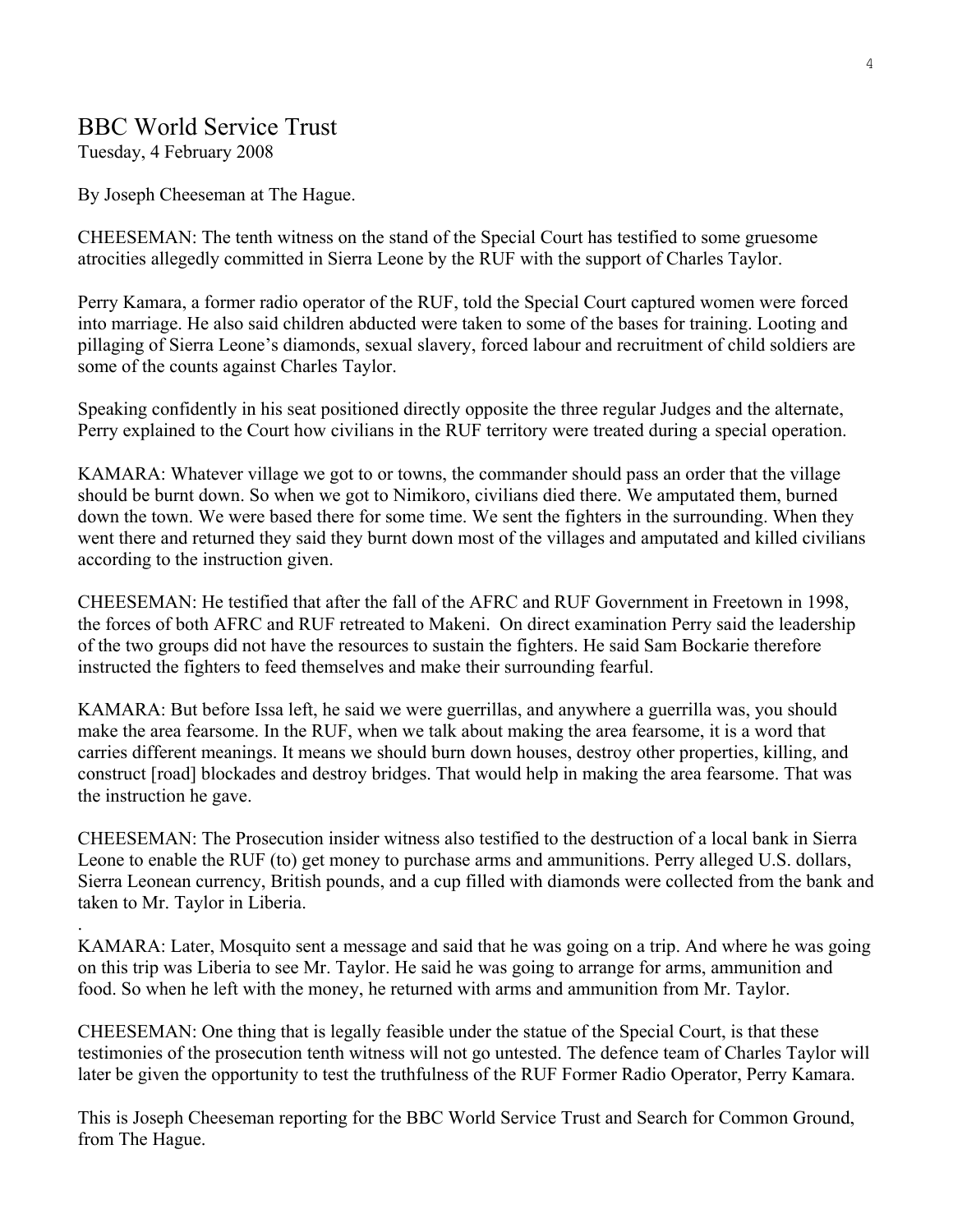

United Nations Mission in Liberia (UNMIL)

## **UNMIL Public Information Office Complete Media Summaries 5 February 2008**

*[The media summaries and press clips do not necessarily represent the views of UNMIL.]*

## **Newspaper Summary**

#### **Criminal Court "A" Orders Retrial in Coup Plot Case**

(The Analyst, Heritage, The News, The Inquirer, National Chronicle, Daily Observer, New Vision and New Democrat)

- Criminal Court "A" Judge Charles Williams on Monday ordered the re-trial of a former army commander and a soldier accused of plotting a coup after he dismissed the guilty verdict reached by a jury last week.
- "During the proceedings the prosecutors were not able to produce evidence of the accusations levied against the defendants. Therefore, the verdict rendered by the jurors is nullified," Judge Williams ruled.
- He opted for a second trial on the grounds that the evidence backing the jury's guilty verdict was inadequate. But state prosecutors took exception to Judge Williams' ruling that the case should be retied. The State has an option to seek an opinion at the Supreme Court in order to prevent a retrial.

#### **Liberia's Petroleum Company Says There's No Shortage of Gasoline**

(New Democrat, The Inquirer and Daily Observer)

- In a statement issued in Monrovia Monday, the Liberia Petroleum and Refinery Company (LPRC) dispelled speculations that there is a shortage of petroleum products, particularly gasoline on the Liberian market.
- The LPRC says there has been no official increase in the price of gasoline on the market. The company blamed the hike on retailers whom it claims were hoarding the product to create artificial shortage, a claim Daily Observer said some retailers denied.
- Speculations of a shortage of gasoline, which began circulating late Sunday, prompted retailers to arbitrarily increase the pump price of the product far above government approved price to the disadvantage of commuters.

# **Media Group Says IDPs Facing Humanitarian Disaster**

(Heritage)

• [sic:] The Faith-based media group, Christian Media Center says the Government and the United Nations High Commission for Refugees (UNHCR) have abandoned thousands of Internally Displaced Liberians and Sierra Leonean refugees in camp outside Monrovia. A release from the media group classified as dehumanizing the condition at the camps for IDPs and refugees. Christian Media Center in the release furthered that condition at the various camps are very appalling with a rise in death from preventable and curable diseases especially among children.

#### **Press Union of Liberia Alarms over Threat on Journalist's Life**

(The Inquirer, Daily Observer, The News, National Chronicle, New Democrat)

• The Press Union of Liberia (PUL) says its is alarmed over reports of an attempt on the life of the Managing Editor of The Independent newspaper, Sam O. Dean and described those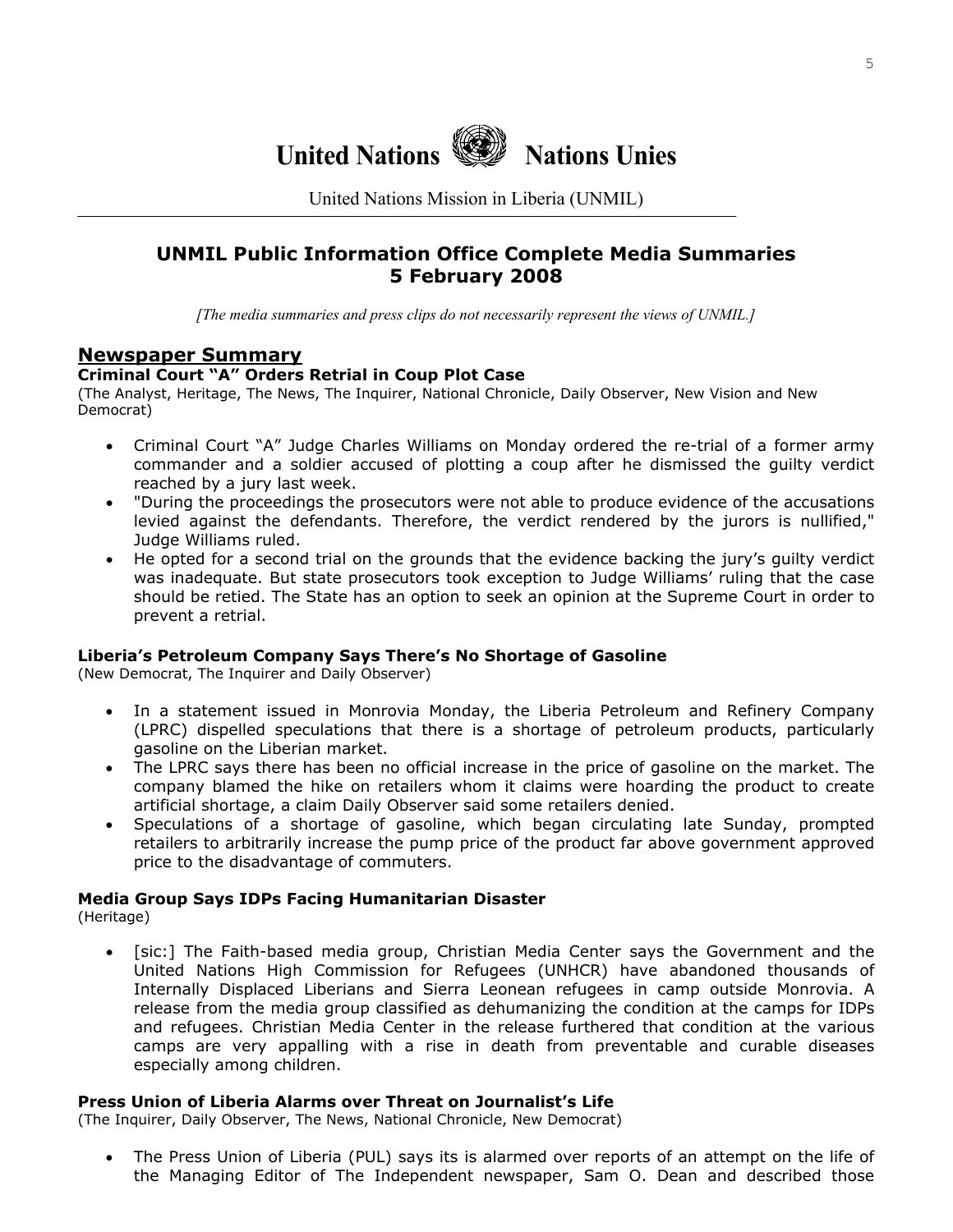behind such madness as uncivilized. Police are currently investigation two men in connection with the plot.

## **Radio Summary**

### **Criminal Court "A" Orders Retrial in Treason Case**

*(Also reported on Star Radio, Truth F.M. and ELBC)* 

### **Former Speaker Snowe First to Take Stand in Bribery Probe**

- Speaking following a meeting with civil society institutions invited to witness the probe, the Chairman of the House Judiciary Committee, Representative Armah Sarnoh named former Speaker Edwin Snowe as the first lawmaker who will take the stand in the long awaited bribery probe.
- Representative Sarnoh said Mr. Snowe is the principal accuser and must be the first to take the stand on Wednesday.
- He however fell short of naming the other two lawmakers expected to also take the stand.
- Earlier, House Spokesman, Isaac Redd said three lawmakers were expected to be named to face the probe.

*(Also reported on Star Radio, Truth F.M. and ELBC)* 

#### **Eight-Member Committee Constituted to Review Price Mark Up**

- An eight-member task force has been constituted to study, review and recommend a new price mark up of commodities on the Liberian market.
- The task force was set up at the end of a one-day consultative meeting and has been tasked to report its findings within two weeks.
- The committee is chaired by the Liberia Chamber of Commerce which comprises the Liberian Business Association (LIBA), The Lebanese, Indian and Fula Business Associations along with the Liberian Women Chamber of Commerce.
- The current price mark up was constituted in 1988.
- Meanwhile, participants have identified major obstacles to a conducive business environment in the country. They said high taxes; difficulty in trans-shipment of goods across borders, land issue, the Liberianization Act and dual currency are among challenges facing the business environment in the Liberia.

## **Star Radio***(News culled today from website at 8:35 am)*

#### **Justice Ja'neh Admits Weakness in Judiciary**

- Speaking at the first quarterly meeting of the National Trial Judges Association in Gbarnga, Bong County, Associate Justice Kabineh Ja'neh says there are grave weaknesses in the Judiciary.
- Justice Ja'neh said the lack of qualified personnel to man judiciary offices is a major weakness that is hampering strides being made to improve the court system and said a pilot survey the judiciary conducted showed that 56 percent of judicial workers in Montserrado County are high school graduates.
- Corruption, the slow pace of trials and big trial errors have been named as other key faults of the Judiciary.
- Justice Ja'neh said public demands for improvement in the Judiciary are just, especially in the face of the huge support it is receiving and urged judicial workers to conduct themselves in a way that would promote public confidence.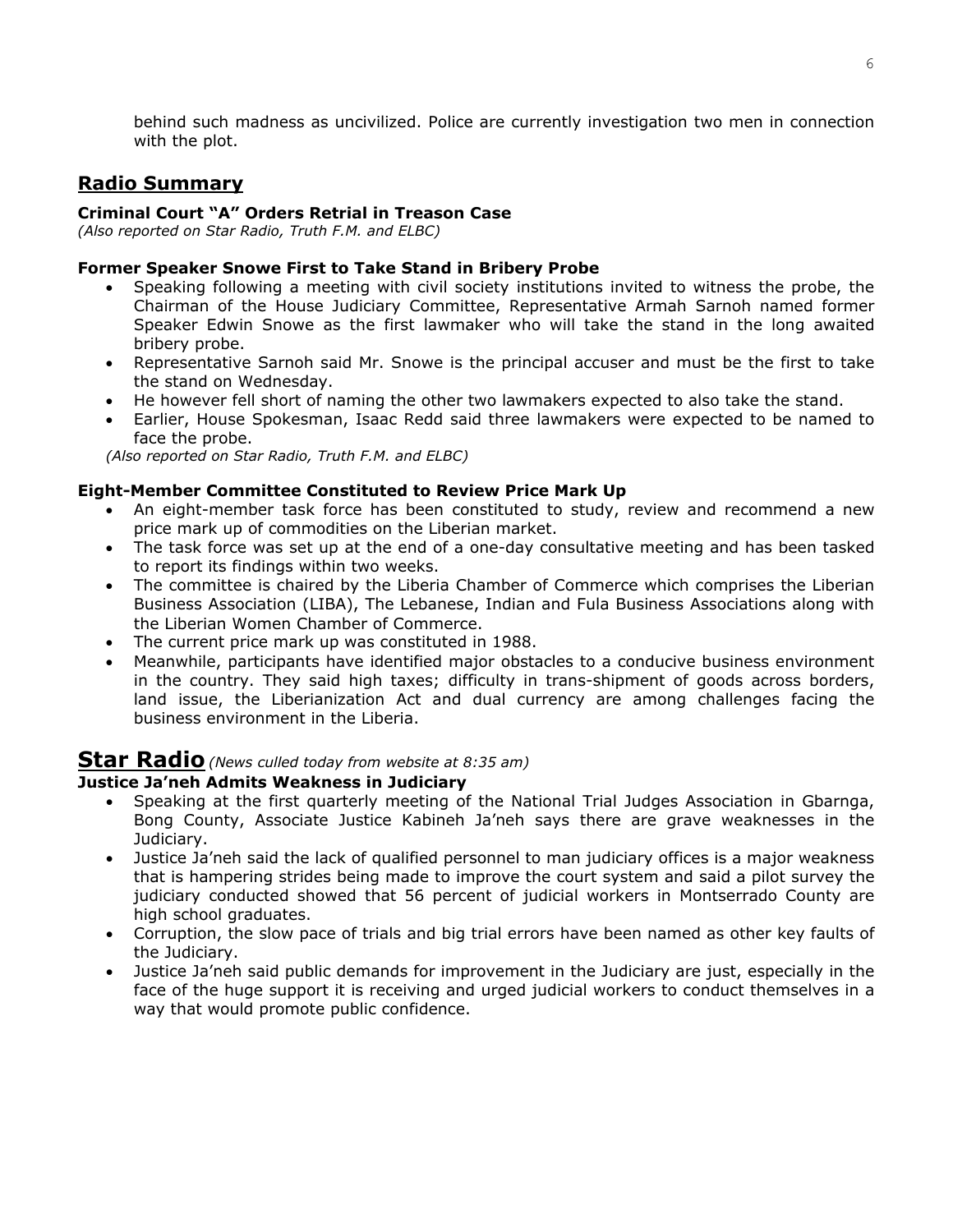## Star Radio (Liberia) Wednesday, 6 February 2008

## **Former Rep critical of truth commission**

Written by Sorbor George

A former Member of Parliament has proposed the nearly one million U.S. dollars given to truth commission by the Americans be diverted to a government's welfare programs for poor families.

Mr. Joseph Cornomia told Star Radio the Truth and Reconciliation Commission is a waste of effort, resources and time.

Mr. Cornomia believes no international laws would pardon the perpetrators because crimes they allegedly committed during the country's war years are international.

He also argued the Liberian truth commission cannot be compared with that of South Africa because the victims in South Africa benefited.

Mr. Cornomia said it was not possible for the Liberian victims to benefit when results from the TRC would be announced after twenty years.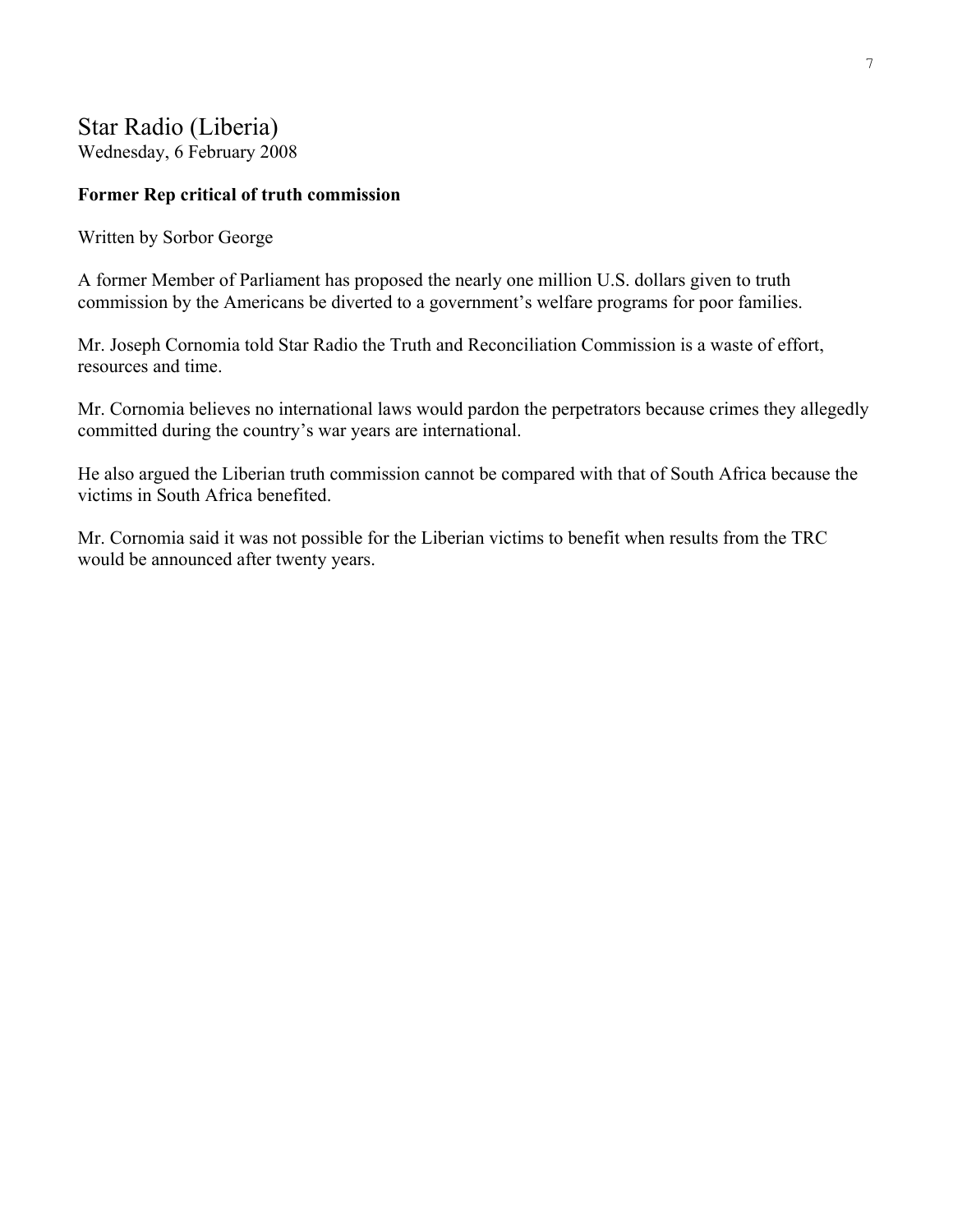## The Analyst (Liberia)

Friday, 1 February 2008

## **Prince Johnson warns TRC to stop bothering him**

Predicts war between G/Gedeh & Nimba if he appears

Stakeholders from political parties, civil society groups, religious, women and youth organizations converged in Accra in 2003 to find a way forward to Liberia's troubling problems as war ravaged every sector of society.

During that time, with the counsel of international partners, Liberians agreed to establish a Truth and Reconciliation Commission (TRC) to document the nation's past and reveal the truth of the heinous crimes committed from 1979 to 2003.

Now, the TRC after a protracted preparation has begun the long-awaited process of public hearing. Victims and perpetrators have told their stories,

but one former warlord, now Senator for Nimba County, Prince Yormie Johnson is warning the TRC to stop inviting him.

• Sen. Prince Johnson

Our Legislative reporter reports that the former warlord says he would only appear before TRC only if Samuel K. Doe who killed Tolbert appears.

"I never told anybody that I will not appear before the TRC," Senator Prince Yormie Johnson told score of the legislative reporters yesterday in reaction to media reports that he has vowed not to appear to testify of his activities during the 14-year war.

Prince Johnson was the leader of the Independent National Patriotic Front of Liberia (INPFL), a break away faction of the National Patriotic Front of Liberia (NPFL). His faction captured and assassinated President Samuel Kanyon Doe on September 9, 1990.

The late Doe had gone to confer with the former Force Commander of the West Africa Peace Monitoring Group (ECOMOG), Gen. Anold Quinoo when he (Doe) was captured and murdered in cold blood by INPFL rebels under the command of Prince Johnson.

But nearly 18 years now Liberians by and through the TRC are inviting the former rebel leader to appear before the forum that is responsible to document Liberia's terrible past starting from 1979, but Senator Johnson said the TRC should first cite those who murdered President William R. Tolbert including Samuel K. Doe to testify before the commission.

"President Tolbert was a sitting Head of State when he was murdered in cold blood by Doe and his People Redemption Council. Some of those who killed President Tolbert are still alive, as well as those who killed the 13 government officials of the True Whig Party led administration".

"If the TRC is interested in the killers of sitting Liberian president, Doe, then his group should first appear before the TRC," he angrily responded to reporters' question.

The Nimba County Senior Senator expressed more opposition to the ongoing hearings at the Truth and Reconciliation Commission (TRC) and termed the Commission's invitation to him to testify as "witchhunting".

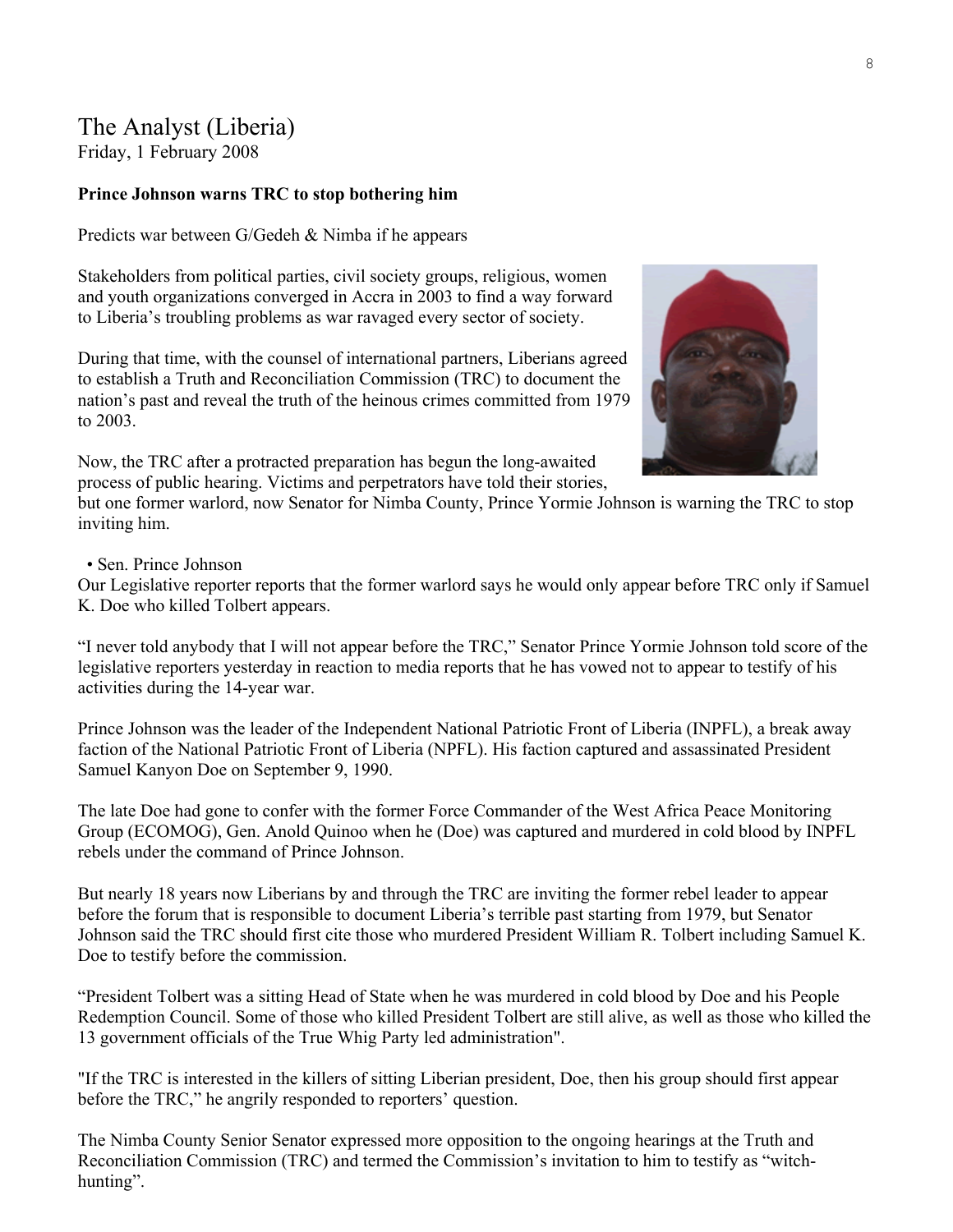"I will never appear before the body to explain circumstances in connection with the death of President Samuel Doe, unless the Doe's families indict me," the former rebel general bragged.

Prince Johnson presently chairs the Senate Standing Committee on National Defense and Security apparently due to his vast knowledge in warfare, as a former soldier of the Armed Forces of Liberia and former guerrilla fighter who allegedly participated in the Nimba Raid in 1983, the abortive evasion in November 1985 and the NPFL bush war in 1990.

Now a self-proclaim preacher of the Gospel of Jesus, Sen. Johnson speaking in his office at the Capitol Building claimed that the TRC is not doing its work effectively for which it was constituted.

Prince Johnson seems to have problem with being invited to the TRC by some commissioners, and has openly accused the Director of Information of the TRC, Richmond Anderson of insulting and castigating him during a press conference.

Mr. Anderson is yet to respond to Mr. Johnson's allegation and several attempts to contact Mr. Anderson via phone failed as his phone was off.

"I never told any body that I will not appear before the TRC. If the body was a court of law, I won't appear before it because the body has already found me guilty in the absence of due process" the senator indicated.

When asked whether he committed any atrocities during the war, he denied killing anybody, but several citizens who resided on the Bushrod Island during the 1990 fighting are confiding that they saw Prince Johnson kill many people, including the late AFL Col. Larry Borteh, former Youth and Sports Minister Fred Blay, musician Tecumseh Roberts, special forces commando Moses Varnie, and reportedly threw the children of several market women in the St. Paul River, in addition to shooting his fighters to death under the guise of discipline.

"I will be prepared to appear before the full bench of the TRC to explain how Samuel Doe was killed unless the Doe family indicts me," Sen. Johnson noted.

He said as far as he concerned, he has reconciled with the relatives and family members of Samuel Doe and there is no reason why anybody should ask him to testify about the murder of Doe.

"My people, the Nimba people, will resist any attempt by the TRC to forcibly have me appeared before it (TRC) to explain circumstances in connection with Doe's death," adding that by explaining what his group did to Samuel Doe could ignite another war between the people of Nimba and Grand Gedeh counties.

"We don't want to dig old wounds," Prince Johnson asserted, and noted that citizens of the two counties have already smoked peace pipe and therefore it would be a contravention of the reconciliation drive to explain how Doe was murdered.

Ironically, Sen. Johnson cart-wheeled and said that if any victims during the 14 years old crisis accuse him of committing atrocities and heinous crimes at the TRC hearings, he would appear to openly apologize to them and the Liberian people on behalf of his group, the notorious INPFL, if the allegations against him are true.

As if killing a sitting president was any laurel-winning event, Prince Johnson boasted, "I am not the only Liberian who has ever killed a sitting head of state."

He pointed fingers at others before him, referring to the late Samuel Doe, his kinsman Thomas Quiwonkpa, Thomas Wehsehn, J. Nicolas Podier, etc, as those who killed President William R. Tolbert and some thirteen government officials.